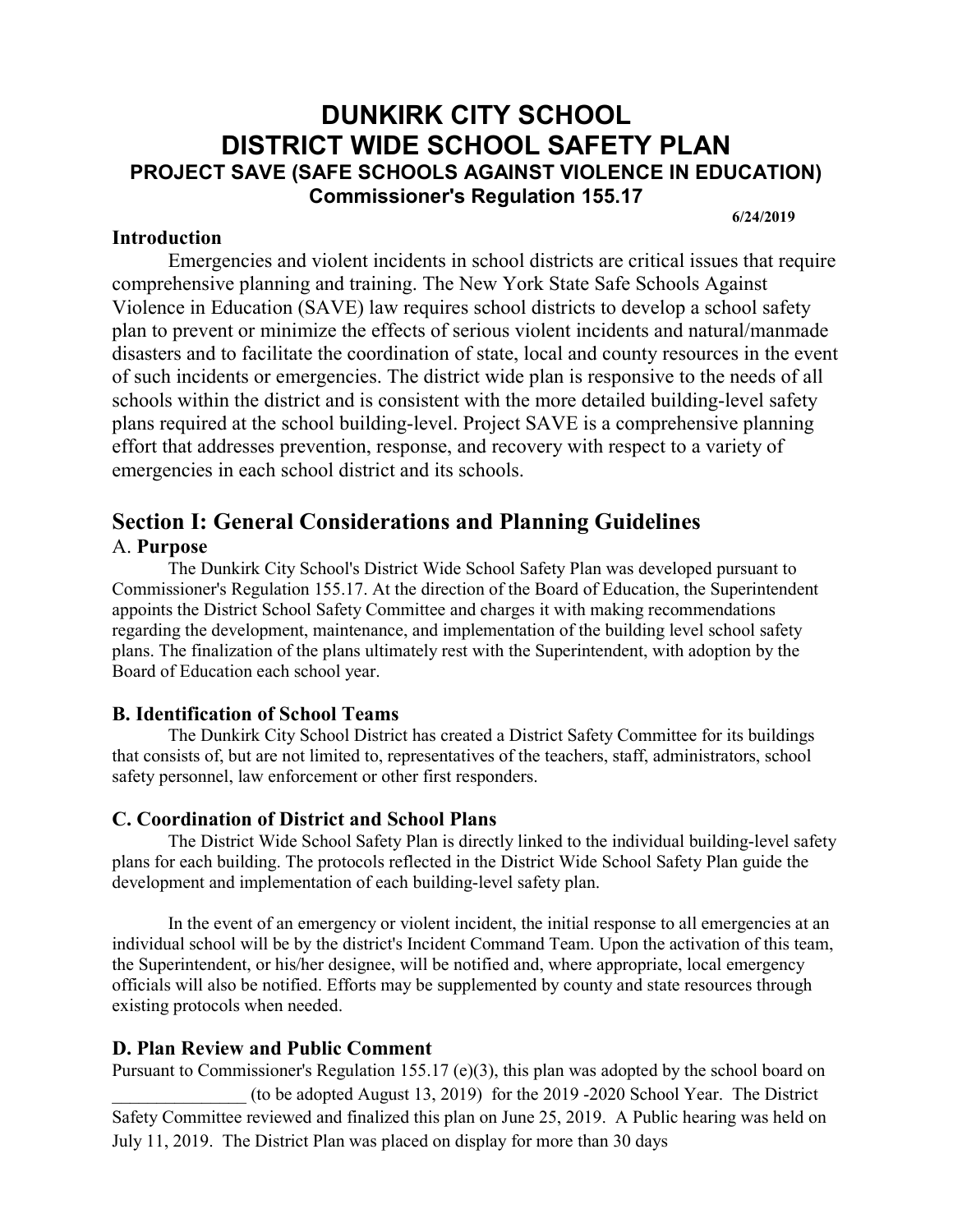(June 27, 2019 – August 11, 2019). Each board of education shall make each district-wide and building-level school safety plan available for public comment at least thirty days prior to its adoption, provided that only a summary of each building-level emergency response plan shall be made available for public comment. Such district-wide and building-level plans may be adopted by the school board only after at least one public hearing that provide for the participation of school personnel, parents, students and any other interested parties.

Full copies of the District Wide School Plan and any amendments will be submitted to the New York State Education Department (NYSED) within 30 days of this adoption.

The commissioner's regulation also requires that this plan shall be reviewed by the District School Safety Committee on an annual basis on or before July  $1<sub>st</sub>$  of each year, and recommendations for updates provided to the Superintendent. Herein after, all updates made by the District Safety Committee shall be presented to the Board of Education for adoption pursuant to the aforementioned regulations by September first. In most cases, recommendations are specific and included in building-level plans. A copy of the District Wide Plan is available at the Dunkirk City School District Office, 620 Marauder Drive, Dunkirk New York and online at the district's website www.dunkirkcsd.org While linked to the district wide school safety plan, building-level safety plans shall be confidential and shall not be subject to disclosure under Article 6 of the Public Officers Law or any other provision of law, in accordance with New York State Education Law Section 2801-a. Building-level safety plans and all updates are given to the New York State Police and the Chautauqua County Sheriff's Department within 30 days of adoption.

## **Section II: General Emergency Response Planning**

The District Wide School Safety Plan provides the framework for the building-level safety plans. The purpose of a uniform plan is to ensure District Wide continuity for emergency responses. These general emergency responses will provide one consistent response system that will be used by all school employees, students, parents and emergency responders. This is particularly beneficial as students move from elementary to middle / high school, and as full-time, part-time and substitute employees travel among the schools.

The District School Safety Committee has identified many factors that could cause an emergency in our schools and facilities within the district as well as factors that need to be considered when responding to an emergency. The detailed list of potential internal and external hazards or emergency situations is included in the confidential building-level safety plans.

#### **A. Identification of Potential Emergency Situations (on and off school property):**

Lists of areas on school property that have the potential to create an emergency situation have been identified. This list and floor/site plans have been created for reference and awareness. This list is not all-inclusive for every emergency. However, these areas have been identified as having the most probable impact on district facilities or district boundaries should they have or create an emergency, such as natural gas lines, fuel tanks and chemical storage. The detailed list and floor plans are included in the confidential building-level safety plans and are updated on an annual basis. The District School Safety Committee, in conjunction with the Dunkirk City Police, Chautauqua County Sheriffs Department, Dunkirk Fire Departments and other city officials, have identified potential emergency situations off of school property that could have an impact on the district. Factors that were considered include population, presence of hazardous materials, potential for emergency based on geographical potential and/or national trends and proximity to district property, such as thruway, bridges, major intersections, primary routes of hazardous materials. The detailed list is included in the confidential building-level safety plans and is updated on an annual basis.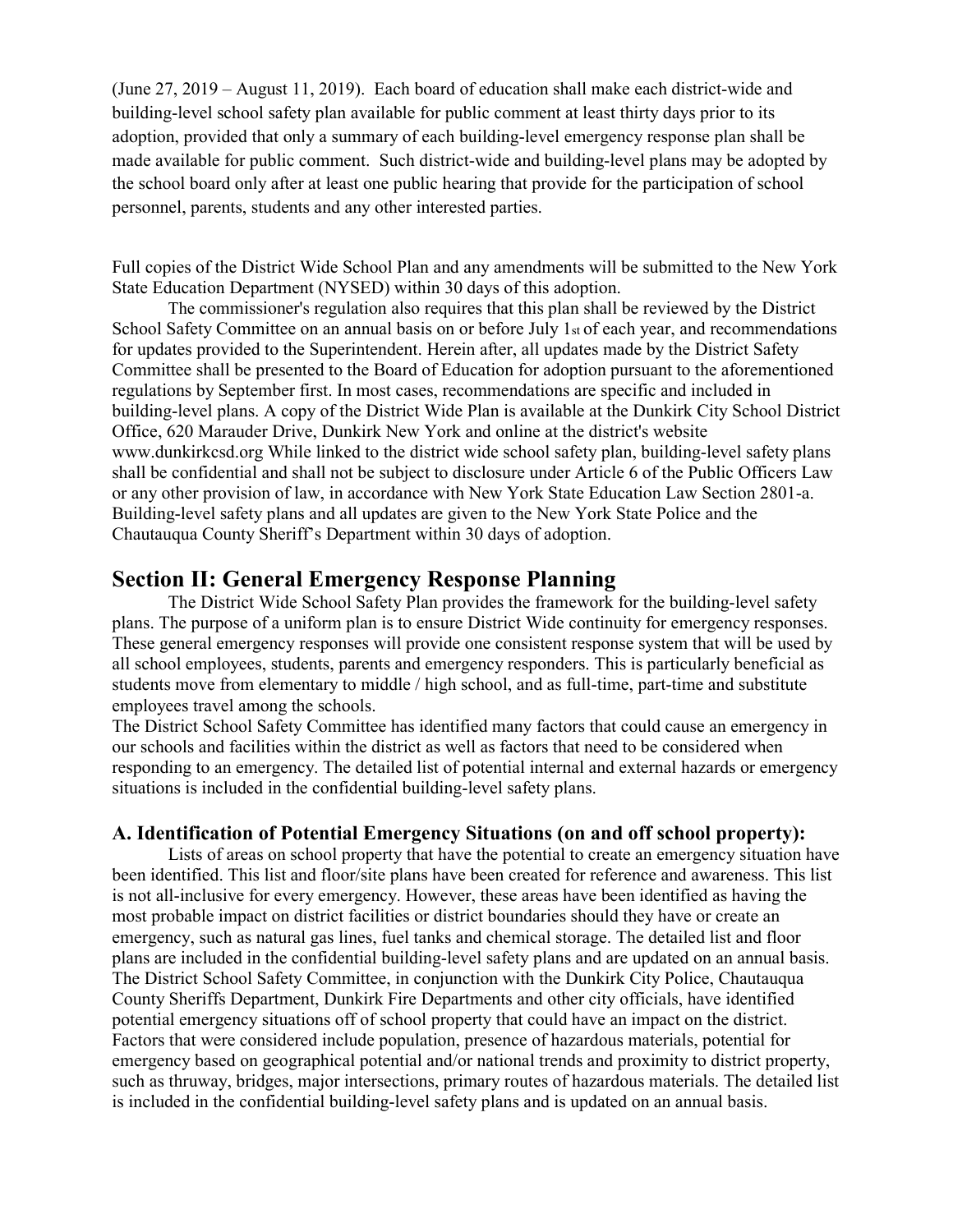## **B. Multi-Hazard Response Guidelines**

**1. Actions** - Included in the building-level safety plans are actions for handling multi-hazard emergencies that are in compliance with the Incident Command System (ICS). These guidelines include but are not limited to:

• Initial actions

• Before, during and after school evacuation including evacuation routes and relocation sites (internal and external)

- Command post location (primary and secondary)
- Shelter in Place
- Lockdown/lockout
- Hold in Place

• Emergency school cancellations, closing, early dismissal and delays including after- school, evening activities and weekends.

**2. Emergencies-** These include, but are not limited to the following Multi-hazard Response

Guidelines: Air Pollution Anthrax/Biological Aviation Crash Bldg. Structural Failure Bomb Threat Civil Disturbance Crimes Against People Earthquake Elec. System Failure Epidemic Explosion Fire Alarm Activation Flood HAZMAT on & off-site Heating System Failure Hostage Situation Intruder Situation Energy Supply Loss Mass Casualty Medical Emergency Natural Gas Leak Radiological School Bus Accident Severe Weather Emergency Threats of Violence Toxic Exposure Water/Sewer Emergency Prisoner Escape

**3. Resources** - The district has identified various resources that may be available for use during an emergency, including: the identification of personnel via school building teams; use of Incident Command System (ICS); a list of volunteer faculty/staff trained in first aid, CPR and AED use; master list of all vehicles in the Transportation Department; building floor plans/maps with shut-offs and potential hazards noted; American Red Cross sheltering agreements; and designated shelter sites with backup shelter sites.

**4. Incident Command System (ICS)** - The district has identified school personnel authorized to make decisions during an emergency. Through ICS, the procedures to coordinate the use of school district resources and manpower during emergencies are clearly defined. ICS identifies the staff members and their backups assigned to provide assistance during emergencies. This document is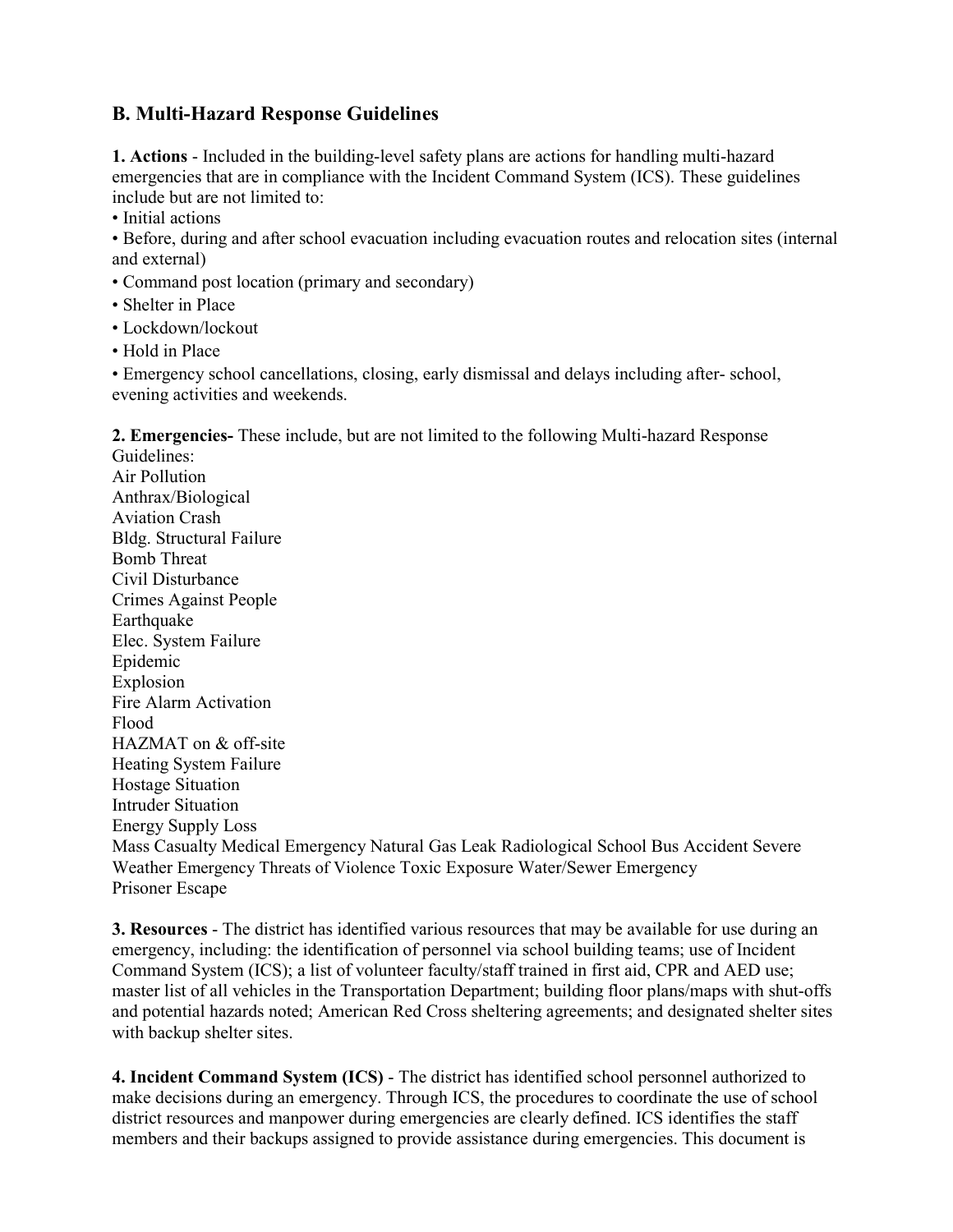given only to the Incident Command Team, the New York State Police, Dunkirk Police Department, Dunkirk Fire Department, and the Chautauqua County Sheriffs Department. The team details are located in the confidential building-level school safety plans. The Incident Command Team has been given an overview of the ICS, an ICS flow chart and specific ICS roles and responsibilities.

**5. Policies and Procedures for Training** - The district has developed policies and procedures for National Incident Management System (NIMS) Compliant annual refresher school safety training for staff and school safety training and drills for students including scenarios based upon the Multi-Hazard Response Guides. Procedures have been established to provide this training on an annual basis to include but not limited to: early dismissal/go home drill, fire drills, tornado drills, lockdown drills and table top exercises. Faculty and staff are encouraged after each drill to email school administrators with any comments or concerns regarding how the drill was conducted. Building level school safety teams will debrief after each drill to identify what worked and what needs to be improved upon. Building safety teams as well as the District Safety Committee will meet a minimum of four (4) times during the school year. School administrators will also address any concerns or questions noted and share them either in written form or in faculty/staff meetings. District administrators and principals will meet to discuss any reports of multi-hazard training, actual and potential hazards and/or violence (implied threats, direct threats and/or actual acts of violence). The discussions are the key to debriefing as a district. Actions and procedures that are carried out successfully are verified and areas in need of improvement are noted as needed. This level of district awareness assists each principal and administrator in responding to future training, actual emergency responses and implied threat, direct threats and/or actual acts of violence.

The district conducts drills and other training exercises to test components of the safety plan, including the use of tabletop exercises, in coordination with local and county emergency responders and preparedness officials. The district administrators and building-level teams participate in tabletop exercises with local responders. Schools that have multiple floor levels also prepare and practice a non-ambulatory emergency evacuation plan.

# **Section III: Responding to Threats and Acts of Violence**

**A. Policies and Procedures** - The District will activate their Incident Command Team and will refer to their Building-Level Safety Plan and the Emergency Response Flipchart. These guides are reviewed by the District School Safety Committee to ensure content and consistency throughout the district. These policies and procedures are for responding to implied or direct threats of violence by students, teachers, other school personnel and visitors to the school, including consideration of zerotolerance policies for school violence.

The following types of procedures are addressed in the confidential building-level safety plans:

- Contacting appropriate law enforcement agency, if necessary.
- Inform the building principal and Superintendent.
- The use of staff trained in de-escalation or other strategies to diffuse the situation. Informing the building principal of implied or direct threats.
- Determine the level of threat with principal and Superintendent/designee.
- Monitoring the situation, adjusting the district's response as appropriate to include possible implementation of the safety team.
- If the situation warrants, isolate the immediate area and evacuate if appropriate.
- If necessary, initiate lockout and/or lockdown procedure(s) and contact appropriate law enforcement agency.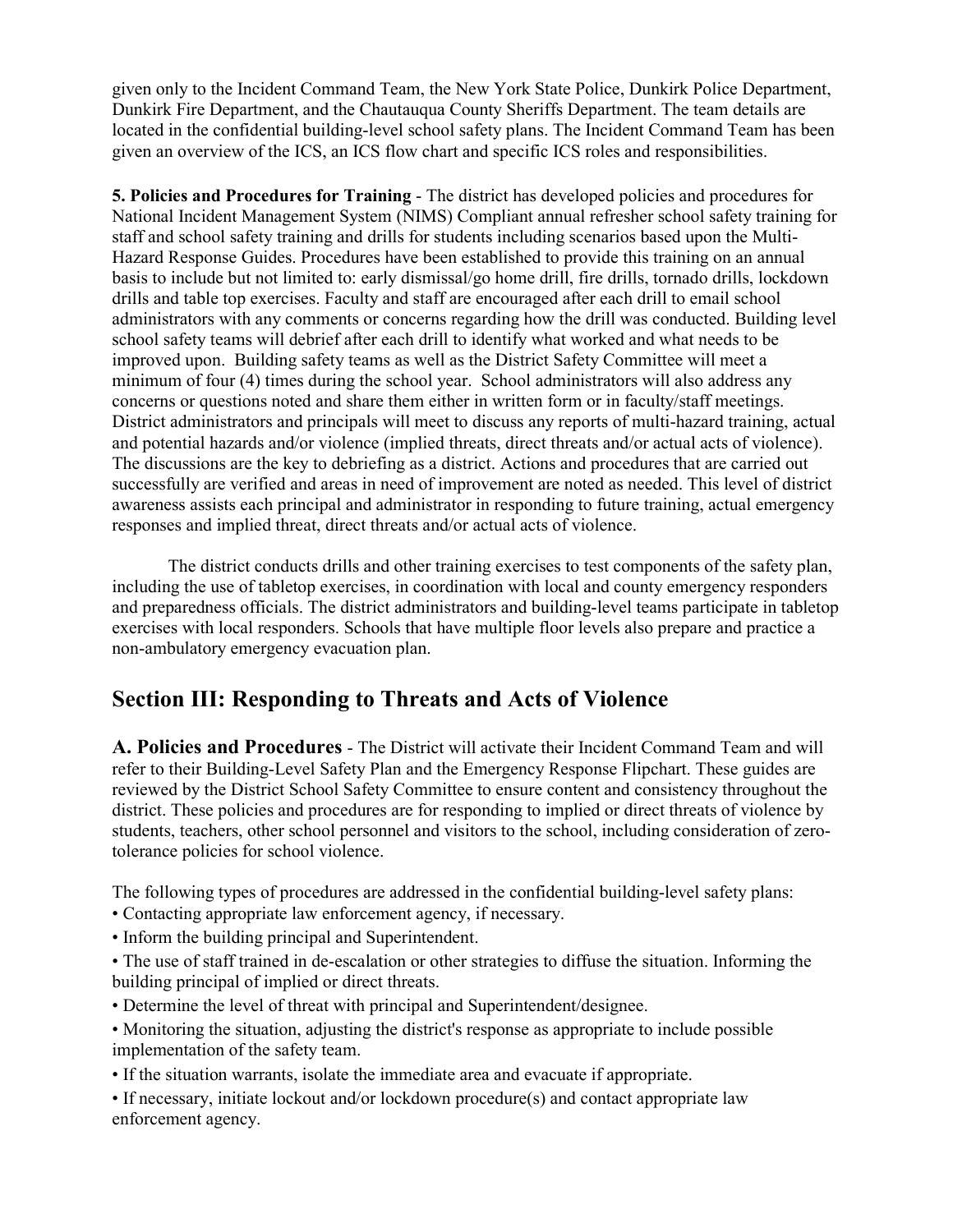• Monitor the situation; adjust the level of response as appropriate; if necessary, initiate early dismissal, sheltering or evacuation procedures.

• Communication with parent/legal guardian, and general public, as needed.

*NOTE: The Dunkirk City School Code of Conduct also describes policies and procedures for responding to acts of violence by students, teachers, other school personnel and visitors to the school. The district's code of conduct also supports school safety and security. The code of conduct is pursuant to the district's safe and drug-free schools policy and the no weapons policy.* 

**B. Response Protocols** - These are identified in the building level school safety plan, along with definitions of Incident Command roles and responsibilities. The Emergency Response Flipcharts or spread sheet address specific procedures and protocols for responding to fire alarms, lockout, evacuation, lockdown, shelter in place, Class I, II, III behaviors, defibrillators, anthrax/chemical threat, assault/fight, weather emergency, transitional hold, hazardous materials, weapons, bomb threat, prisoner escape, and general emergencies not listed including:

• Identification of decision-makers.

• All administrators, faculty and staff have an Emergency Flip Chart. This chart outlines what actions to take and who to notify during an emergency situation. This chart is reviewed and updated on an annual basis by the administration and the District Safety Committee.

• Plans to safeguard students and staff.

**C. Communications Protocols** - The district has established policies and procedures to contact parents, legal guardians or persons in parental relation to the students in the event of a violent incident or an early dismissal. The Dunkirk City School District will use the following communication methods:

• For small-scale incidents, schools may activate their Crisis Team and will refer to their crisis intervention plan. Depending on the incident, school personnel may directly call the parents/legal guardians of all students directly impacted. All other parents/legal guardians will receive an informational notification via the district website, a staff/parent notification system call or written notification sent home. Meetings may be scheduled in a timely manner for further discussion if necessary.

• For any major incident, the Incident Command Team will be activated. The district will work with the media (TV, radio, newspaper), website, social media and the staff/parent notification system to relay pertinent school related information (i.e. how and where parents can be reunited with children, etc.). Community meetings and/or press conferences may be scheduled in a timely manner to discuss the particulars of the incidents and the district's response.

#### **Section IV: Communication with Other Agencies**

The District Wide School Safety Plan provides the framework for the building-level safety plan with regard to communication with other agencies.

A. In case of an emergency within any one of our buildings, that facility would dial 911 for emergency assistance. If involvement were needed from other local government agencies, then the Superintendent or their designee would act as that contact person. Additional procedures for communications can be found in the building- level safety plans. The following examples are the types of arrangements that could be used by the District:

• Principal (building-level Incident Commander or backup Incident Commander) or Superintendent (district wide Incident Commander or backup Incident Commander) in an emergency would contact the dispatch center for fire, EMS, or police by calling 911.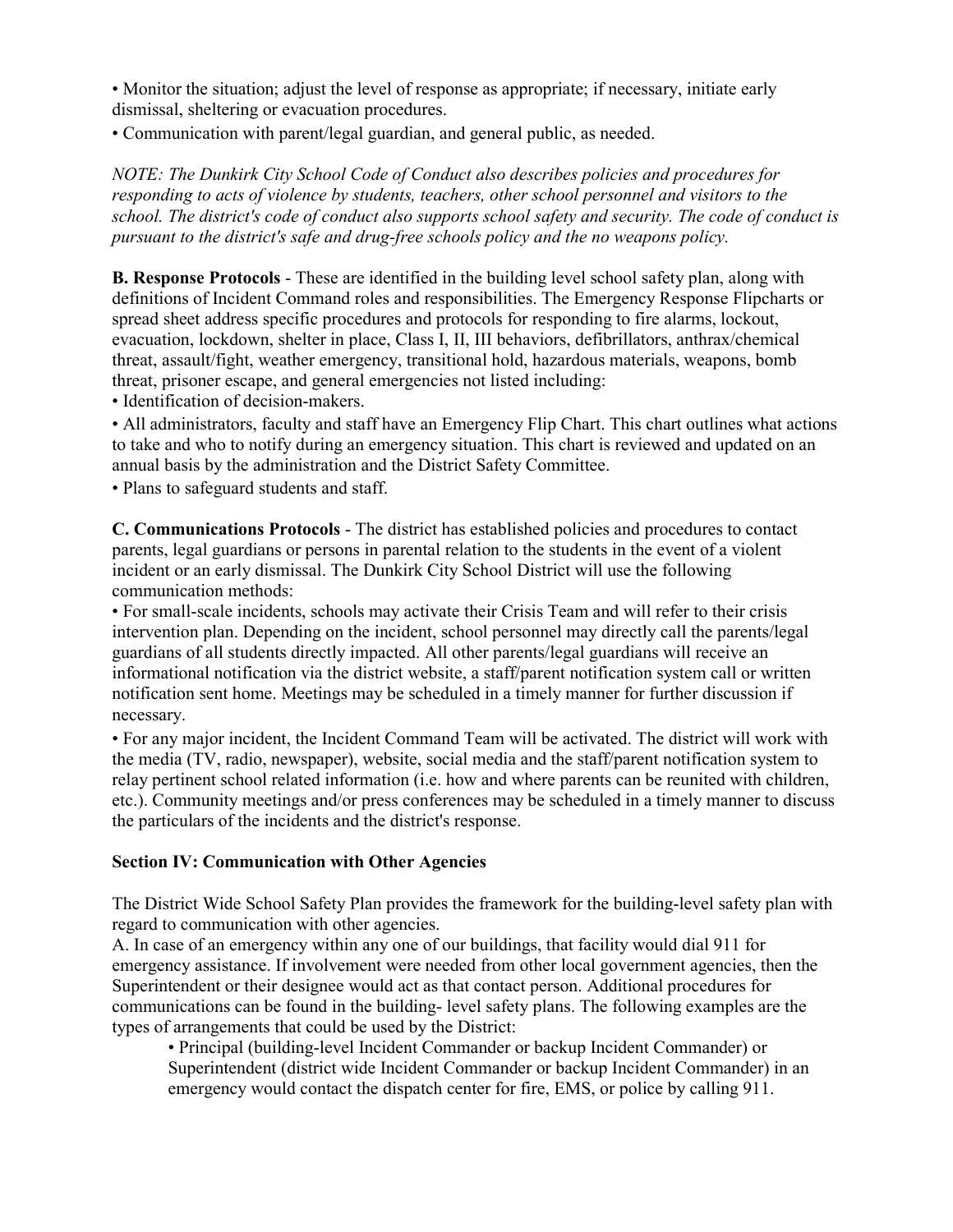• Principal (building-level Incident Commander or backup Incident Commander) or Superintendent (district wide Incident Commander or backup Incident Commander) contacts the highest-ranking local government official for notification and/or assistance.

• Superintendent would contact the Erie 2 BOCES District Superintendent to notify other Districts if their response or action is needed.

B. Arrangements for obtaining advice and assistance from local government officials including town officials responsible for implementation of Article 2-B of the Executive Law will be carried out through the protocols established in the district's emergency response plan. The following are examples of the types of arrangements that could be used by the district during countywide emergencies:

• The district has identified resources from the following agencies: Dunkirk Fire Department, Chautauqua County Health Department, American Red Cross, New York State Police, Chautauqua County Sheriffs Office, Chautauqua County Department of Mental Health and Erie 2 BOCES Health/Safety/Risk Management Office.

- If the emergency is within the school district boundaries and has the potential to impact the surrounding community, the Superintendent or designee will notify the appropriate town officials (ex: highway dept., town supervisor, and/or Dunkirk offices).

C. If there is an emergency within the district that has the potential to impact bus transportation capabilities either to or from other educational agencies within the district boundaries, the Dunkirk CSD Director of Transportation, in close coordination with the superintendent/designee, will activate their process to inform all necessary parties.

In the event the phones are not operational, social media (Facebook, radio, television and district website) may be utilized to convey the pertinent emergency information.

D. Along with the staff/parent notification system, the district has access to the following information about each educational agency located in the school district, including information on:

- School population
- Number of staff
- Transportation needs
- Business and home telephone numbers of key officials of each such educational agency

The details are considered confidential, due to the school specific information and administrators home phone numbers, and are located in the confidential building-level safety plan.

#### **Section V: Prevention and Intervention Strategies**

• **Security Measures and Procedures** - The district procedures require the following: visitor sign-in and visitor tags (during regular school hours), single point of entry, buzz-in door surveillance systems, fingerprinting of employees, volunteer screening, and employee photo I.D. badges. Video surveillance and security intrusion systems are also used to improve security on the outside perimeter of the building.

• **Security Policies** - To further enhance school security and student, faculty and staff safety, the district has the following policies in place:

 $\Box$  Child Abuse and Neglect/Maltreatment #7530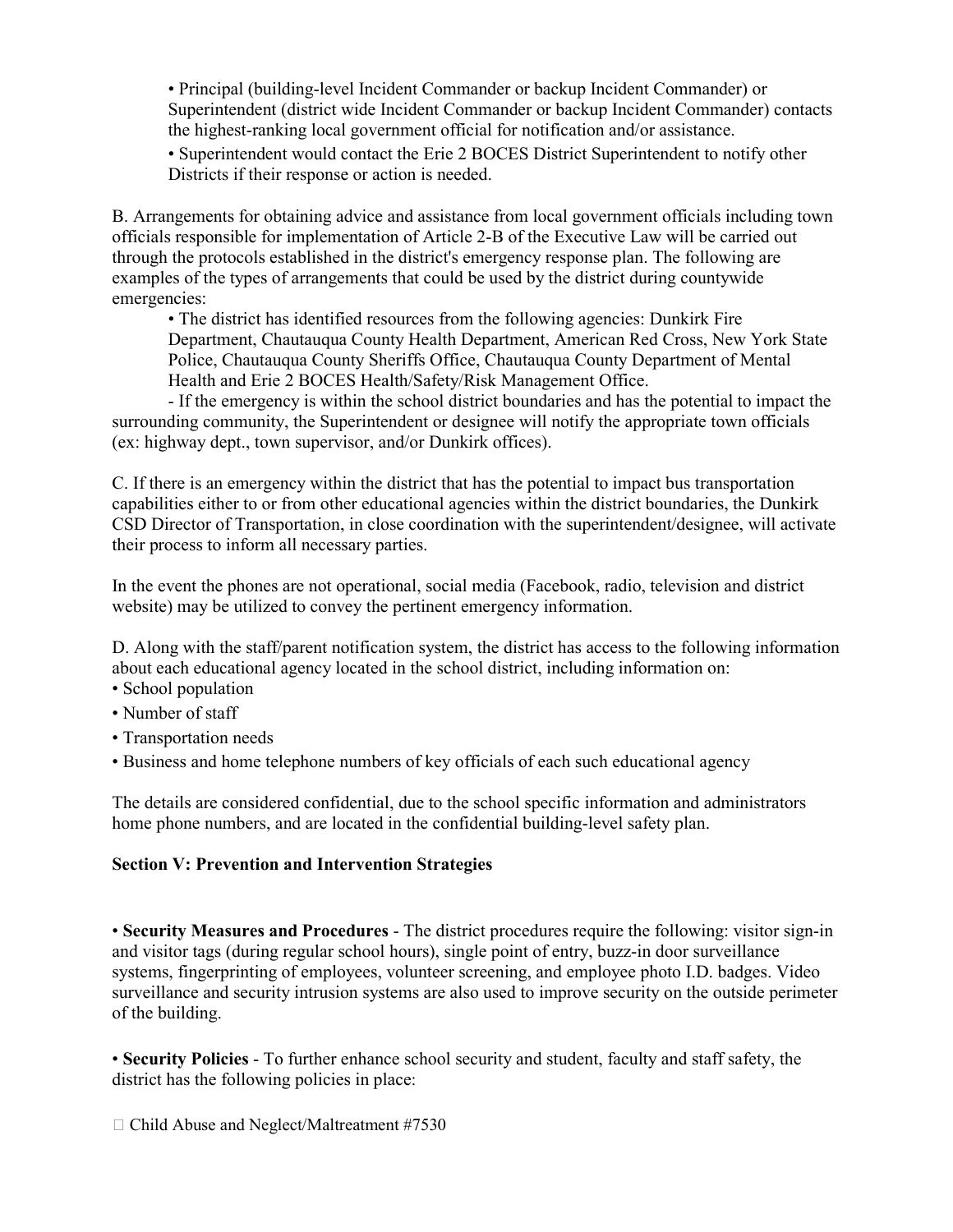- □ Code of Conduct on School Property #3410
- $\Box$  Dignity for All Students #7560
- $\Box$  Prohibition of a Weapon on School Grounds #3411
- $\Box$  Threats of Violence in Schools #3412
- $\Box$  Visitors to the School #3210
- $\Box$  Code of Ethics for all District Personnel- #6110
- □ Drug-Free Workplace #6151
- □ Drug-Free Workplace Act #6150
- $\Box$  Emergency Closings #3510
- $\Box$  Fingerprinting of School Hires #6170
- $\Box$  Fire Drills, Bomb Threats and Bus Emergency Drills #5683
- $\Box$  School Safety Plans and Teams #5681
- $\Box$  Child Abuse in an Educational Setting #7530
- $\Box$  Violent or Disruptive Incident Reporting #3430
- $\Box$  Non-Discrimination / Anti-Harassment in the School District #3420

• **Identification of Warning Signs** - The Dunkirk City School District has implemented procedures for the dissemination of materials regarding the early detection of potentially violent behaviors (threat assessment) when deemed appropriate. The district employs school counselors and psychologists/behavioral specialists who assist the district in identifying early warning signs in students and early intervention/prevention strategies. Designated personnel also play a key role in suicide prevention programs.

#### • **Appropriate Prevention and Intervention Strategies**

- Collaborative efforts with state and local law enforcement officials.
- Compliance with Dignity for All Students Act (DASA) regulations.
- Non-violent conflict resolution training programs (CPI).

• **Prevention and Intervention Programs** - Strategies for improving communication among students, between students and staff and the reporting of potentially violent incidents. Highlights of the major programs are noted below (not all inclusive):

#### **Elementary School (PK-5):**

- Elementary Rights and Expectations Provided in written form in the Student Code of Conduct.
- Counselor Group setting "Character Education".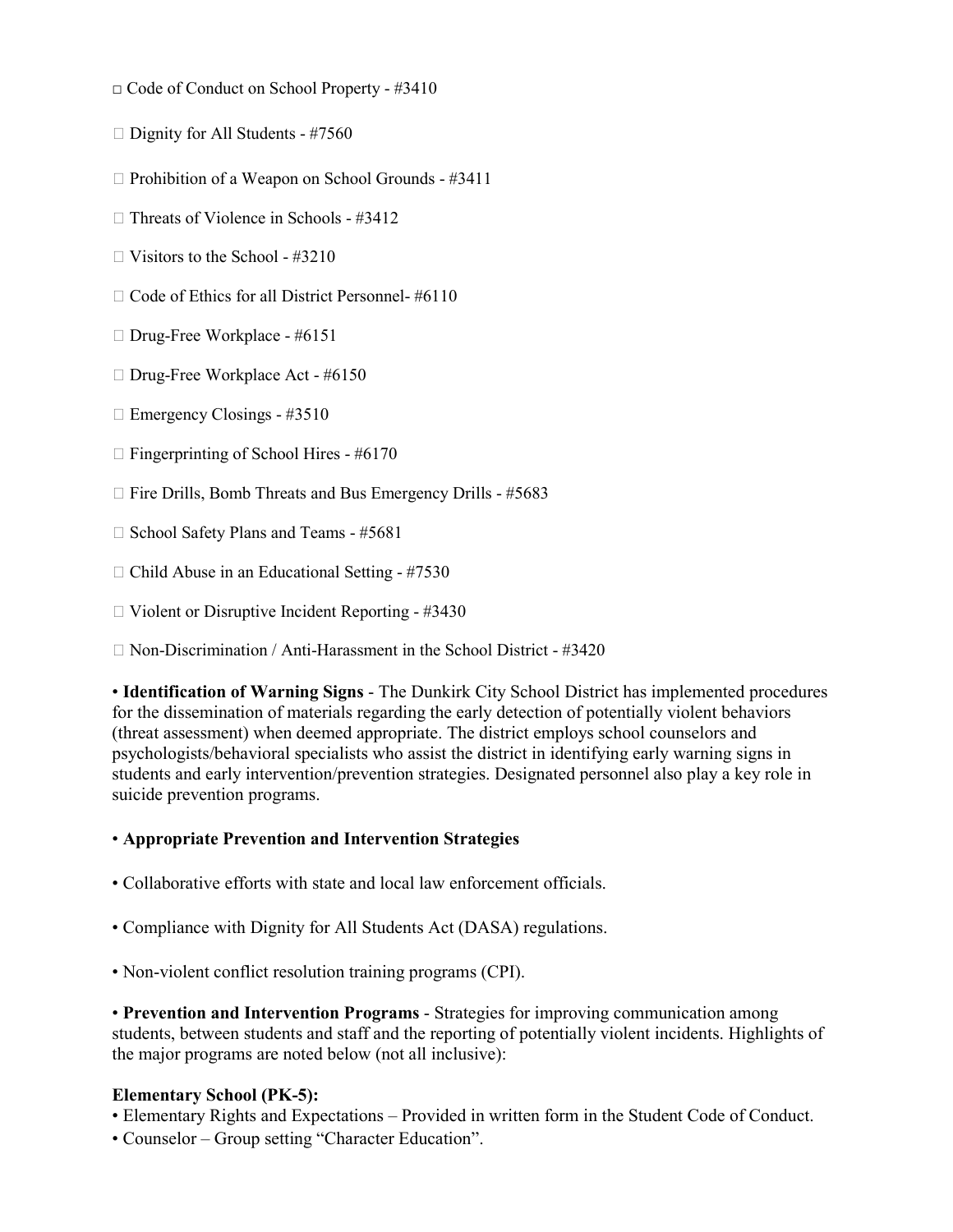• Social Worker Office – discuss social emotional needs with students and coordinates outside services as needed.

• Instructional Support Team (to include the Principal, Psychologist, specific teachers, the Committee on Special Education Chairman, School Counselors and School Nurse) meets regularly to discuss students who are referred by members of the committee of teachers. Specific interventions are developed and staff are assigned to monitor progress.

• Progressive Discipline Process - Teachers discuss behavior with students, communication with parents/legal guardians and use classroom behavior consequences. Teachers write referrals to document behavior that continues after teacher intervention. The student meets with the Principal to discuss the behavior and its consequences.

• School-wide approach to appropriate behavior – PBIS, RTI, Safe and Civil Schools, PAX

#### **Middle / High School (Grades 6-12):**

• MS/HS Rights and Expectations – Provided in written form in the Student Code of Conduct and in Principal meetings by grade level.

• Counselor Office - discuss study/organizational skills, goal setting, interim/report card grades, strategies for improving grades/attitudes, learning styles, getting along with others and related topics that concern a student and/or parents.

• Social Worker Office – discuss social emotional needs with students and coordinates outside services as needed.

• Opening Assemblies – Code of Conduct and Character Education Multi-Media Presentations

• Instructional Support Team (to include the Principal, Psychologist, specific teachers, the Committee on Special Education Chairman, School Counselors and School Nurse) meets regularly to discuss students who are referred by members of the committee of teachers. Specific interventions are developed and staff are assigned to monitor progress.

• Progressive Discipline Process - Teachers discuss behavior with students, communication with parents/legal guardians and use classroom behavior consequences. Teachers write referrals to document behavior that continues after teacher intervention. The student meets with the Principal to discuss the behavior and its consequences.

• Extracurricular Activities - There are extensive opportunities for students to become involved in productive, fun activities before and after school.

• Interact Club – To be created during this school year (HS) to promote pride and service to school and community.

• School-wide approach to appropriate behavior – PBIS, RTI, check and connect, character education, Safe and Civil Schools

• **Prevention and Intervention Training** - As required by the SAVE legislation, all employees are fingerprinted and have a criminal background check via the NYS Education Department.

Appropriate personnel are trained in: Crisis Intervention and Prevention, Behavioral Intervention and De-escalation Strategies

It is the District's policy to fully comply with all applicable safety standards and laws and specifically to be in compliance with Commissioner of Education Regulation 155.17 including the requirement to have multi-hazard training for staff and students. The best way to train students and staff on emergency response procedures so that they are prepared for multi-hazards is through annual drills and exercises in each school building. Based on the determination of the District Wide Safety Committee, the following methods may be used and, if so, will be documented on the Report of Mandated Drills form, which is part of the Building-Level School Safety Plan.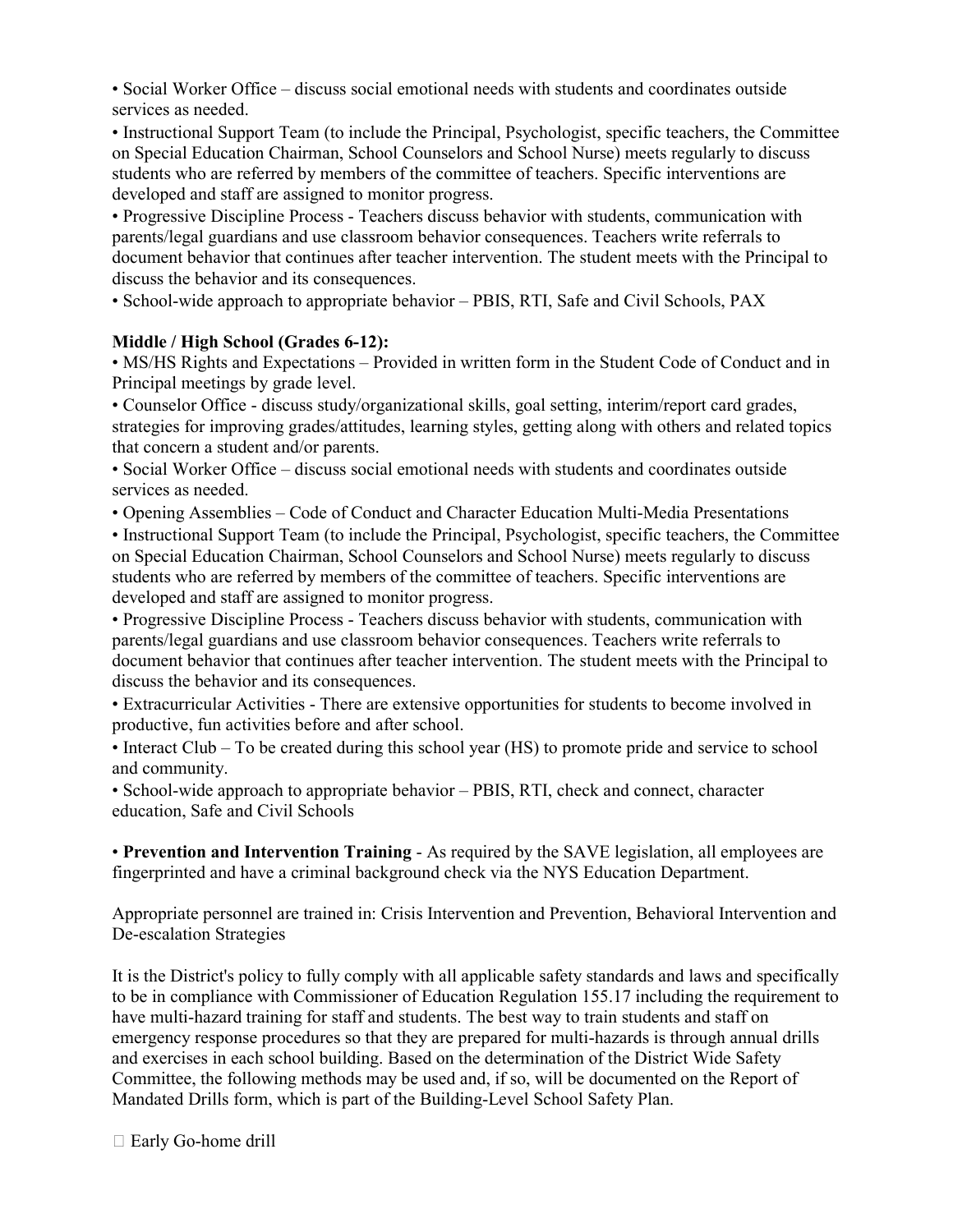$\Box$  Live drill including sheltering, evacuation, lockout, lock-down

 $\Box$  Live drill for specific responses (i.e. bomb-threat, etc.)

 $\Box$  Table top exercises - During these problem solving exercises a team meets to discuss emergency scenarios and work through possible problems that might occur. They determine how to resolve these issues, thereby addressing and eliminating potential problems before an emergency occurs.

 $\Box$  Emergency Response Team exercises - These drills test whether team members are clear on their roles during an emergency without staging a live drill of the entire building.

The plan includes policies and procedures for annual multi-hazard training for staff and students presented by September 30th each year:

- Roles and Responsibilities for staff in a hazardous situation
- Incident Command System (ICS) Training

#### **At a minimum, the school will conduct the following exercises/drills annually:**

• Section 807 of the Education Law mandates that pupils must receive instruction on how to RESPOND APPROPRIATELY in the shortest possible time without confusion or panic. The instruction must be in the form of drills and there must be a minimum of 12 drills each school year.

- Eight of all such drills shall be evacuation drills,
- Four of which shall be through use of the fire escapes on buildings where fire escapes are provided or through the use of identified secondary means of egress.
- Four of all such required drills shall be LOCK DOWN drills.
- Drills shall be conducted at different times of the school day.

The District recognizes that critical evaluation of drills and exercises is the best learning experience and results in improved response procedures. As a result, the District invites local agencies to participate in and to help evaluate exercises. These agencies include but are not limited to local Police and Fire Departments, county and state Police Departments, Rescue and Ambulance Services, and Local Emergency Management Offices. The District Incident Command Team debriefs and analyzes these drills to help improve responses in the future.

Annual training is also given at each school building on its Building Level Emergency Response Plan, including: how to summon assistance in the event of an emergency; special procedures for bomb threats, hostage-taking, intrusions and kidnapping; post-incident procedures including medical follow-up and the availability of counseling and referral. The district must certify to the commissioner that all staff have undergone annual training on the emergency response plan, and that the school safety training includes components on violence prevention and mental health. Such training may be implemented and conducted in conjunction with existing professional development and training; provided however, that new employees hired after the start of the school year shall receive training within thirty days of such hire or as part of a district's existing new hire training program, whichever is sooner.

#### **Implementation of School Security**

 A District School Safety Committee, led by the Superintendent or Designee, includes a Safety Representative from grades k-2, 3-5, 6-8 and 9-12, as well as someone from each bargaining unit. It meets to make recommendations to Administration on school security issues.

□ Appropriate school building security measures and procedures are determined on an ongoing basis by the Administrators in conjunction with the District School Safety Committee.

#### **Security measures currently include:**

- o Employees are required to wear picture IDs, provided by the district.
- o Signs directing visitors to the main office or reception desk in all buildings.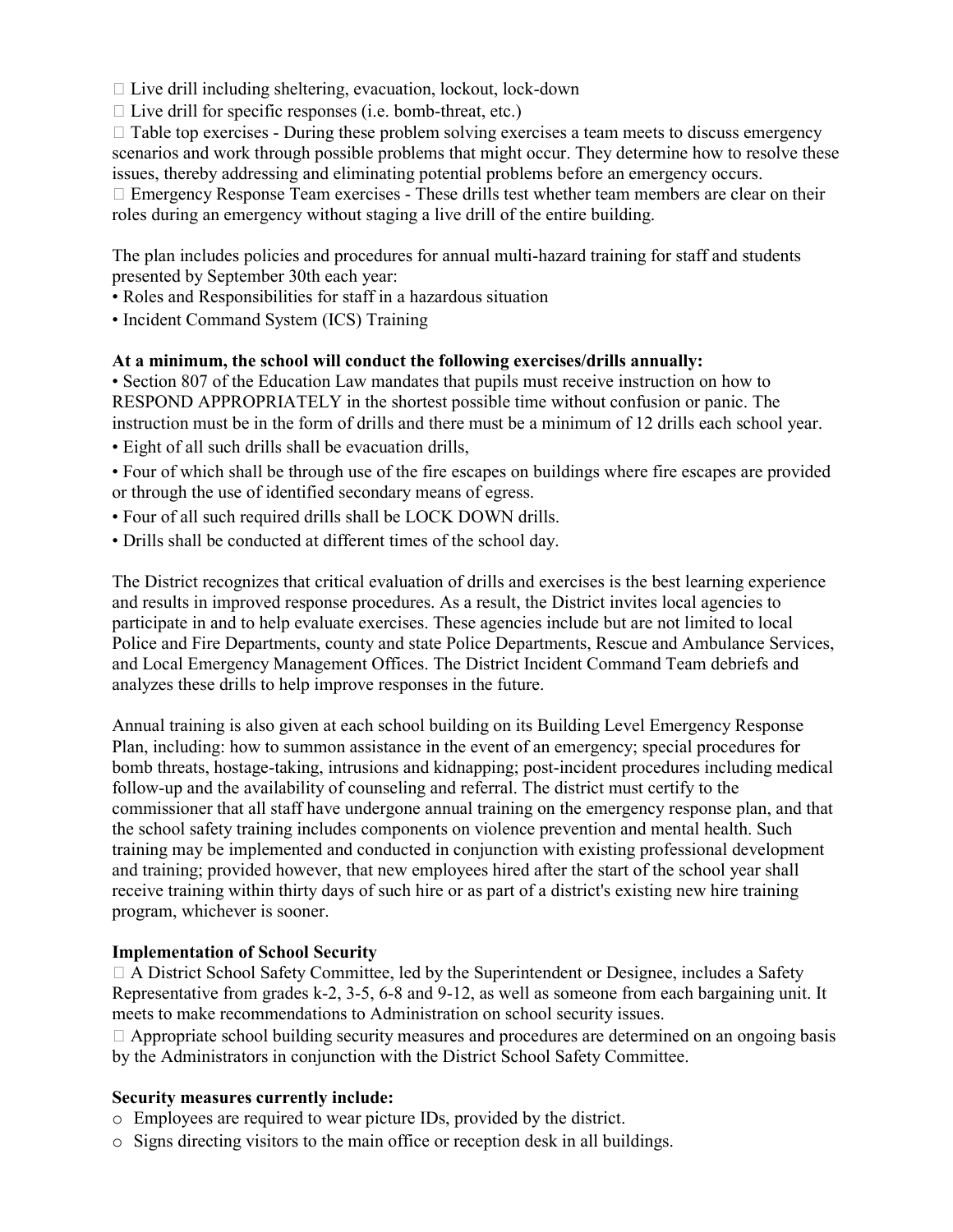$\circ$  Sign-in/sign-out stations with procedures, including the distribution of and requirement for each visitor to wear a visitor's badge, at the main office (reception area) of the Middle/High School and the Elementary Offices (the Raptor System).

- o Video surveillance and intercoms at entrances with locked doors and buzz-in system.
- o Perimeter doors other than main entrances are kept locked.
- o Outdoor video surveillance cameras in use.
- o Trained Crisis Teams in place are activated as needed.
- o Contractors will wear appropriate (picture preferred) IDs or Raptor Badges
- o Random building searches, as deemed necessary.
- o Other methods as deemed necessary based on a constant review of current practices.

o Not all security measures are implemented in every location. Measures are applied as determined by the needs of the building.

#### **Section VI: Recovery A. District Support for Buildings**

The District realizes that some emergencies may require district wide support for an individual school since it may require additional expertise or personnel requirements. If / when the district is faced with threats of violence or actual violent incidents, the Incident Command Team will assist as follows:

• Acting as a sounding board for the building principal/supervisor of implied or direct threats and/or violent acts.

- Assisting in determining the level of threat and appropriate responses.
- Monitoring the situation and adjusting the District's response as appropriate.
- Assisting with parent/legal guardian, faculty/staff, and media communication.
- Assisting with coordinating building and grounds security.

• At Leadership Team meetings, threats and/or violent acts are shared and discussed with administrators.

## **b. Disaster Mental Health Services**

The District realizes that some emergencies may require external support for the district since it may require additional expertise or personnel requirements. If/when the district is faced with threats of violence or actual violent incidents, the Incident Command Team will act as follows:

• Sending a team member to each affected school building as a liaison between the school building and the district office.

• The team may involve the school physicians, school nurse, school psychologists or District Office administrative staff as needed. If necessary, additional Chautauqua County or State Police resources can be called upon.

• Continued feedback from those directly impacted is sought. Building and district support is offered during the incident with projected plans to assist if needed during heightened stressful times such as a reoccurrence of a similar event and anniversaries of the original incident.

• Assisting with parent/legal guardian, student, and faculty/staff debriefing and/or post-incident crisis intervention. If needed, assisting in contacting additional outside mental health resources.

• Assisting the schools with the creation of written statements being distributed to faculty/staff, parents/legal guardians; press releases and media requests through the district's public information officer and communications office. The district has a resource of letters, press releases and media procedures that take the burden off of the individual school building team.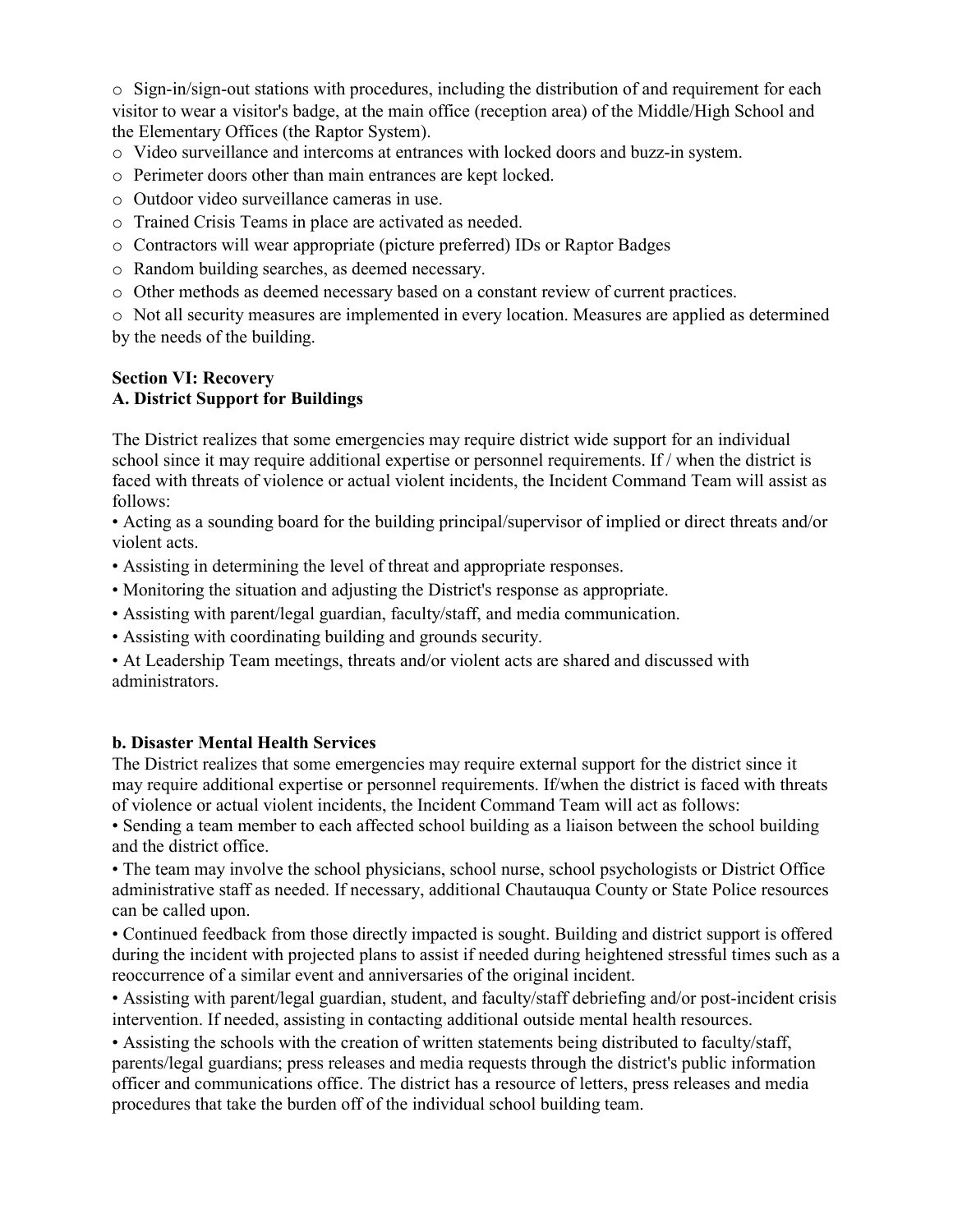#### **Section VII. Post-Incident Actions**

#### **A. Investigation**

After an incident has occurred, the Incident Command Team holds a Post-Incident Review Meeting to conduct a detailed investigation. It is the purpose of the Team to focus on facts that may prevent recurrence, not find fault. The Team conducting the investigation:

- o Collects facts on how the incident occurred.
- o Records information.
- o Identifies contributing causes.
- o Recommends corrective action.
- o Encourages appropriate follow-up.
- o Considers changes in controls, policy and procedures.

#### **B. Disciplinary Consequences**

The District has a detailed Code of Conduct to describe the expected behavior of students, staff and visitors to school buildings and the disciplinary consequences resulting for violations of the Code. It is the basis for determining the appropriate disciplinary consequences that may be necessary. The Code is communicated to all students/staff and parents and serves as a major component of our violence prevention program. The District Code of Conduct is evaluated annually and revised as necessary to reflect changes in school policies and procedures. A copy of the District Code of Conduct is available to students, parents, staff and community members from the District Office or the district's website.

#### **C. Evaluation**

The Incident Command Team members are responsible to conduct an initial school building security analysis regarding the potential for a violent incident to occur and periodically re-evaluate it. These evaluations focus on the identification and assessment of school building security hazards and address necessary changes in building practices. These evaluations review the potential for different types of violent incidents including bomb threats, hostage-taking, intrusions, and kidnapping. Professionals may be utilized from local law enforcement and private consultants, as necessary. The results of these analyses are reviewed for further evaluation and recommendations. The success of the District's Incident Command Team will be greatly enhanced by the ability to document and accurately report on various elements of the program along with training staff on the plan. This allows us to monitor its effectiveness and update the program as necessary.

#### **Dunkirk City School – Vital Educational District Information**

The Building Level Emergency Response Plan contains vital information within the Building Information Report section of the plan, such as school population, number of staff, transportation needs and telephone numbers of key education officials. Dunkirk District Administration maintains copies of this information.